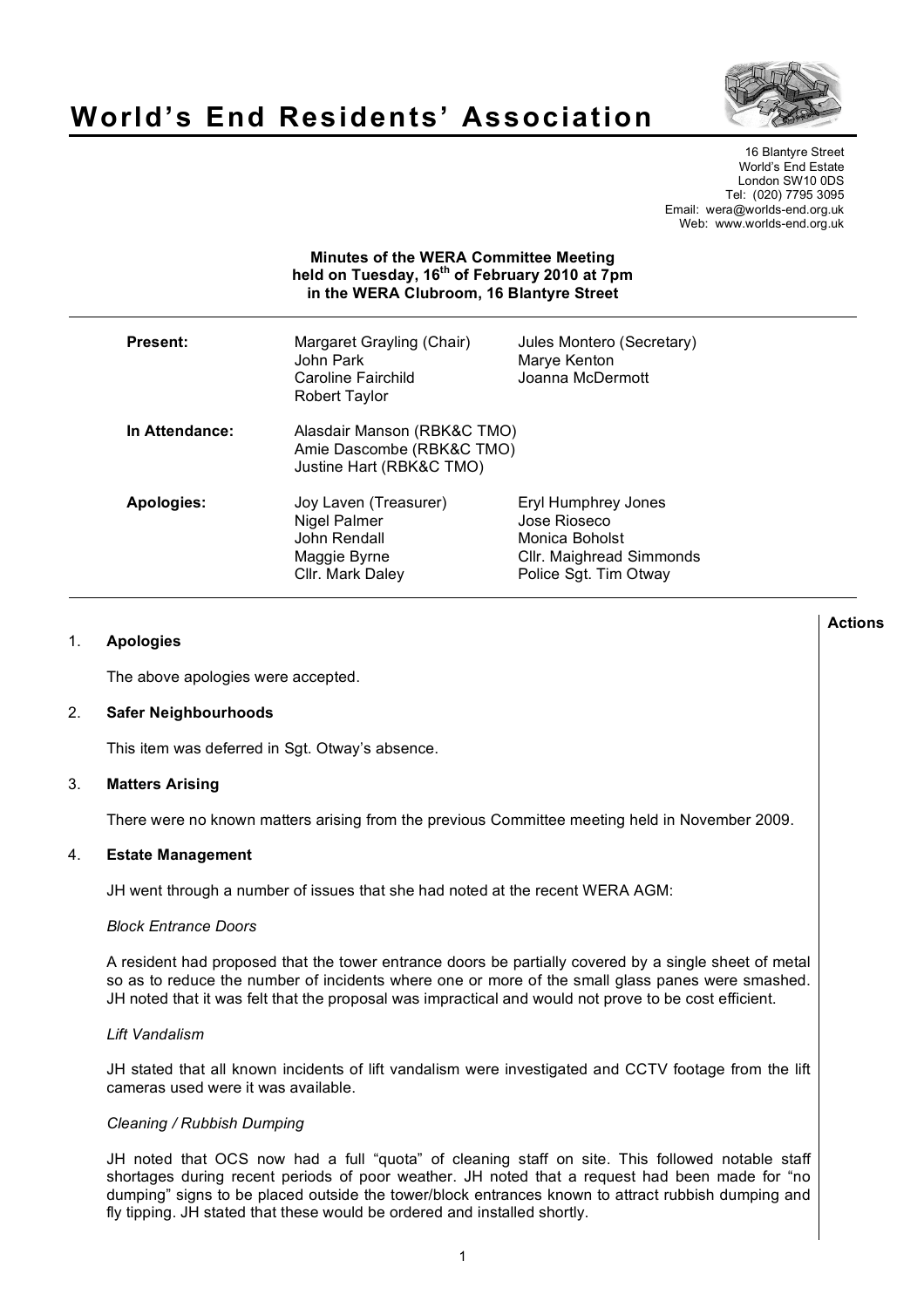## *Clamping in Blantyre Street*

JH noted that many residents appeared to be confused as to the parking restrictions in place. New signage had been put up to clarify. There was some concern that recent enforcement action had negatively impacted contractors and TMO/Council staff working on the estate (e.g. several members of Council staff working in the Chelsea Youth Club and/or Flashpoint had been clamped).

## *Kids loitering on walkways*

JH stated that she had received reports of kids loitering outside the sheltered housing on Middle Dartrey Walk. The reports were confirmed by the meeting. It was also noted that they were currently congregating on the first and fourth floor walkways directly above the concierge office.

## *CCTV*

JH noted that a feasibility study as to the possible installation of CCTV on the estate was to be carried out. It was noted that there was a clear need to integrate the existing CCTV systems so that, for example, footage from the CCTV cameras in the lifts could be easily examined. It was also noted that there had been "issues" with some of the CCTV related technology that had previously been "trialled" on the estate. It was noted that the feasibility study would be carried out by Calford Seadons.

## *K&C PCT / "Heart MOT" Health Bus*

It was noted that the PCT intended to operate the "Heart MOT" bus on the estate on a permanent basis. JH noted that a site for the bus had been identified in Edith Yard and that the Council were expected to suspend parking restrictions in the Yard to accommodate the bus. Visits by the bus were expected to be weekly and some advertising of the service would take place prior to the introduction of the full service.

## *Heating / Hot Water Outages and Compensation*

AM tabled a paper detailing a refunds and compensation policy for tenants and leaseholders.

With regards to refunds: Tenants would receive refunds for outages through adjustments to their rent accounts. Leaseholder's accounts would be adjusted at the end of the year when their final accounts were prepared. The refunds would cover the initial outage between the 19<sup>th</sup> and 27<sup>th</sup> of October (9 days). It was noted that there had been a number of smaller outages following this major outage. AM stated that the dates of any outages would have to be agreed with Technical Services before refunds for those were issued. The meeting was in favour of the proposals.

With regards to compensation: the paper detailed a basic formula for the reimbursement of additional costs incurred by tenants and leaseholders. After some discussion it was agreed that the Committee would discuss the proposals further and then respond to AM. AM agreed to send JM an electronic copy of the proposal paper which could be distributed to those Committee members not present. JM would then email AM the Committee's views/decision. The meeting subsequently confirmed that the proposals were reasonable. JM would inform AM.

Several Committee members noted ongoing issues with the communal heating system. It was suggested that Dave Steppel attend the next meeting to discuss these further.

The following additional issues were then discussed:

#### *Door Knocking*

It was noted that the TMO were currently carrying out a door knocking exercise on World's End and a number of other estates to seek residents' opinions of the services provided. AM noted that they were making use of the exercise to carry out some resident profiling and, in the case of World's End, identify any unregistered dog/dog owners. It was noted that some of the questions residents were being asked (e.g. on religion, sexual orientation, race etc.) were a statutory requirement but that residents could opt not to answer these.

#### *Office Closure*

It was noted that the Blantyre Office had recently been closed due to the impact of a bug which had affected nine members of staff. A skeleton service would be provided until all staff members recovered.

JM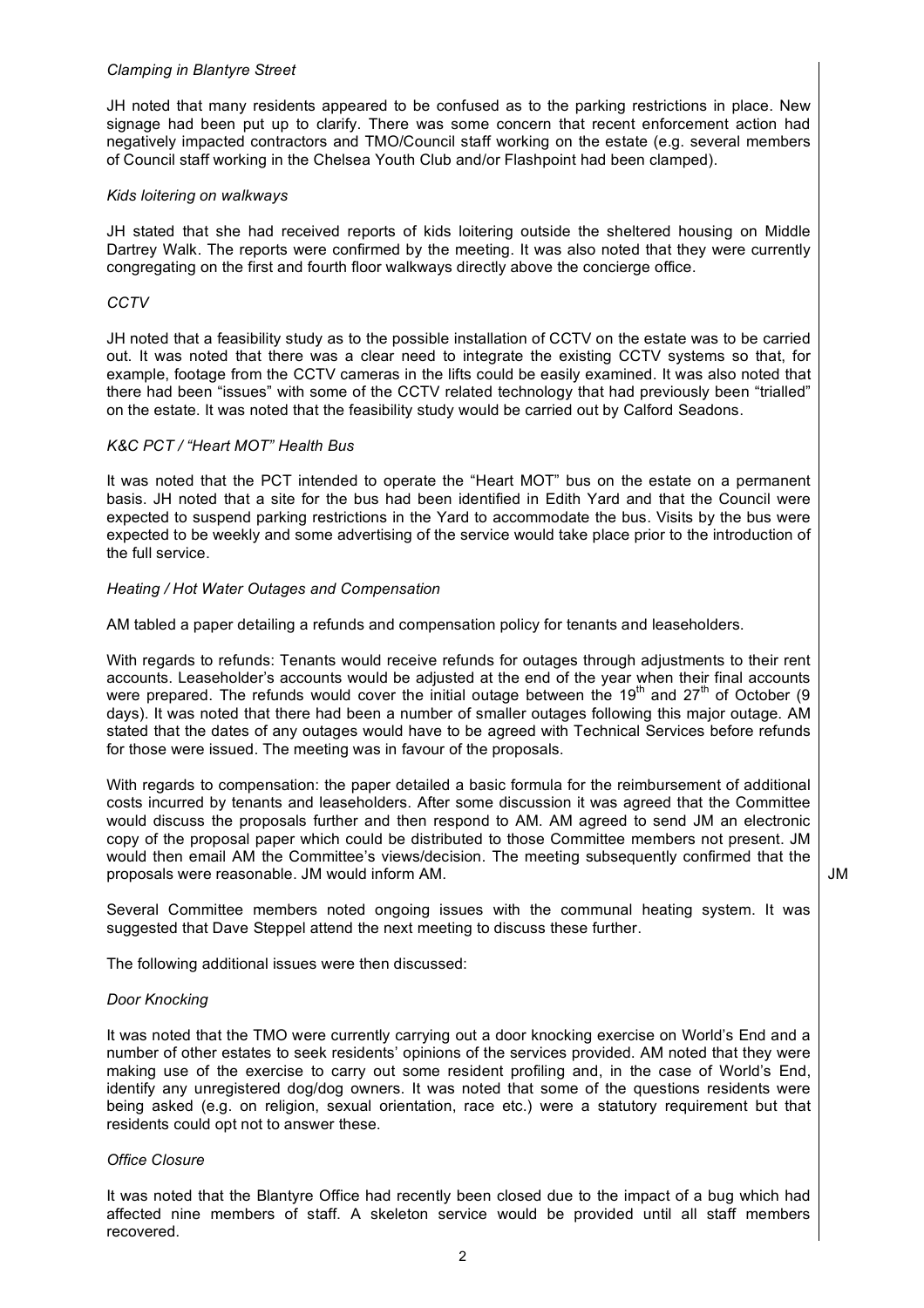# *Virgin TV*

A question was raised as to a recent article in the local paper suggesting that the analogue TV service provided by Virgin to residents free of charge was to be ceased. It was noted that the service had not been ceased and that the "on screen message" that residents in the north of the Borough had reported seeing had not been reported on World's End. It was noted that the TMO was intending to install its own communal TV system shortly.

## *Concierge*

A question was asked as to whether the TMO would be encouraging residents to use their door entry fobs during the door knocking exercise as well as chasing any residents who had yet to collect them. Several members noted incidents where the security guard in the concierge fell asleep and residents living nearby where being disturbed by those trying to gain entry. It was also noted that the security guards in the concierge office appeared to work extremely long shifts of up to 16 hours. AM noted that the concierge service provided to a number of estates was to be reviewed in the near future.

# 5. **TMO Board Elections**

It was noted that the deadline for the elections was midday on the  $22^{nd}$  February at midday. The results of the election ere expected to be announced at 4pm that same day.

# 6. **Meetings Attended**

# *Tenants Consultative Committee*

The Council had held a meeting of the Tenants Consultative Committee on the 13<sup>th</sup> of January. MG and JM had attended. All relevant paperwork was available from the reading tray.

# *WERA AGM*

The WERA AGM had been held on the evening of the 26<sup>th</sup> of January.

## *TMO Election Meetings & Hustings*

It was noted that JP and Eman Yosry has attended a number of RA meetings in the vicinity (Cremorne Sheltered, Sir Thomas Moore Estate, World's End Sheltered) as part of their elections campaigns. The TMO had also held an elections hustings meeting for all candidates. JP had attended as a candidate and JL had attended as an observer/member of the company.

## *Estate Walkabouts*

MG noted that a number of estate walkabouts had recently been held by JH. A number of Committee members had attended the last of these.

# 7. **Upcoming Meetings**

It was noted that a meeting of the World's End ARB was due in March. The meeting discussed all pending and planned works and noted that:

The following ARB works had been completed:

- Installation of drain/down pipes from walkways.
- Cleaning and sealing of ground floor lift lobby walls.

The following ARB works were currently underway:

- Painting of the tower landing floors.
- The installation of new fencing to the "pen".

The following ARB works were outstanding:

- Tower entrance doormats –no quotes had been received to date.
- Cleaning of lift lobbies on upper floors no quotes received to date.